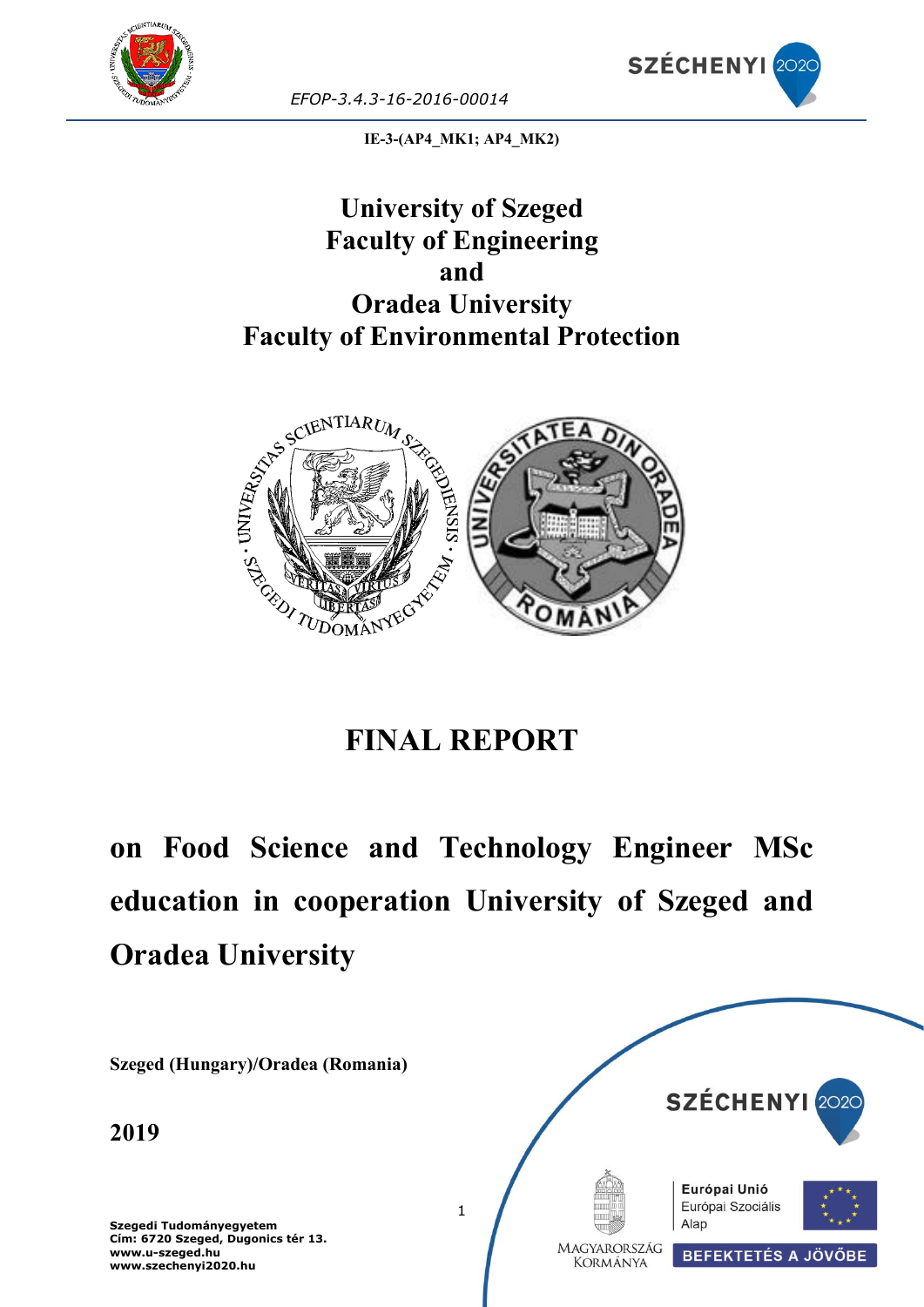



a 2007/7/XIV/2/4 MAB (Hungarian Accreditation Committee) authorized by decision food engineering according to Hungarian language master (MSc) programme

Authors

Dr. habil. Jozsef Gal PhD (vice-dean) Dr. Ferenc Farkas CSc Adam Balint

Partners at Oradea University Faculty of Environmental Protection (Romania)

Prof. Dr. Ioan Cereji (dean) Dr. Lucian Roman PhD (vice-dean) Dr. Carol Daroczi PhD

Partners at University of Szeged Faculty of Engineering (Hungary)

Dr. habil. Istvan Biro PhD (dean) Dr. Zsuzsanna Hovorkane Horvath PhD (vice-dean)

**This teaching material has been made at the University of Szeged, and supported by the European Union. Project identity number: EFOP-3.4.3-16-2016-00014**

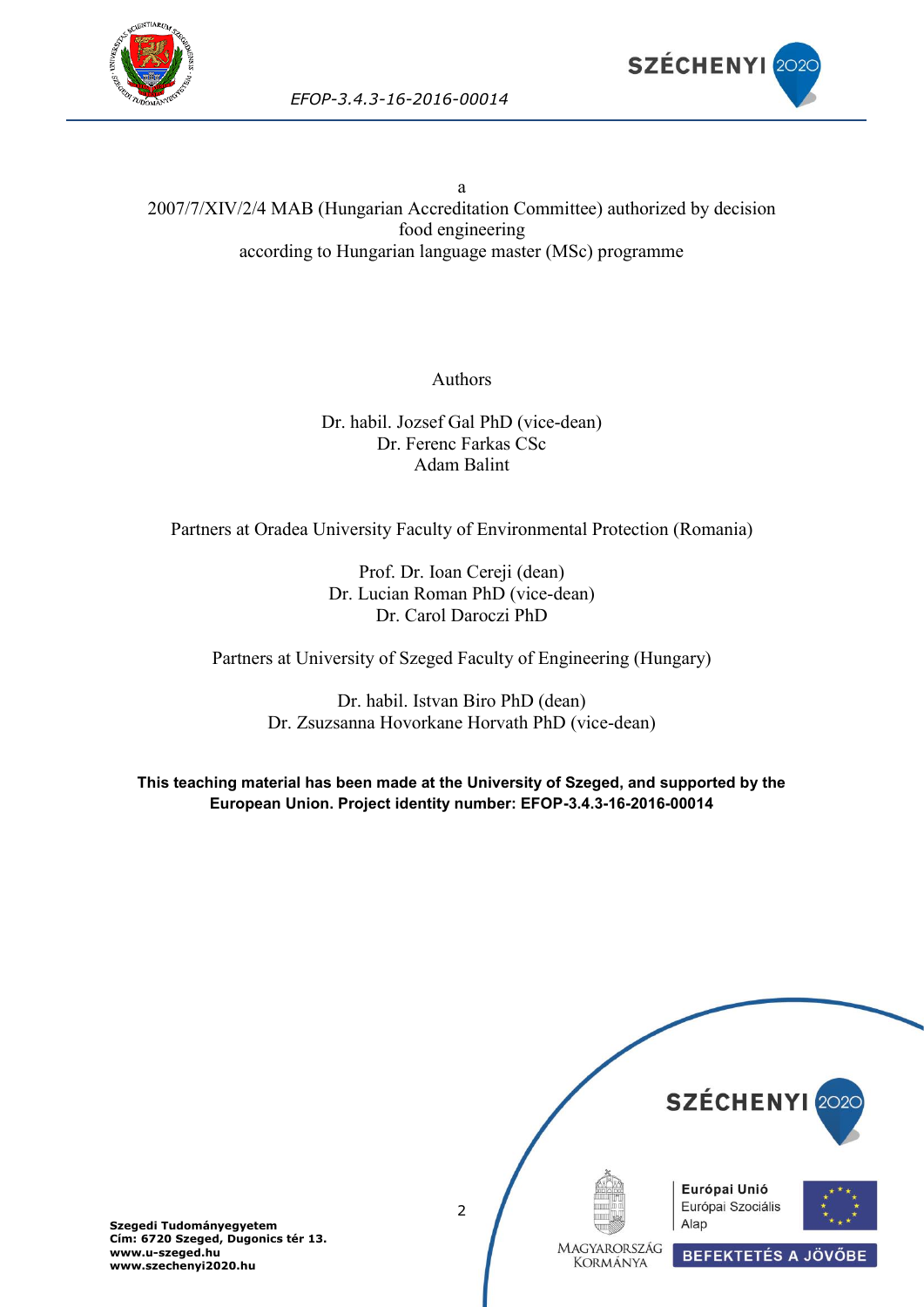



### Contents **page**

| Knowledge and competences, skills, attitudes, autonomy and responsibility detailed in course |  |
|----------------------------------------------------------------------------------------------|--|
|                                                                                              |  |
|                                                                                              |  |
|                                                                                              |  |
|                                                                                              |  |

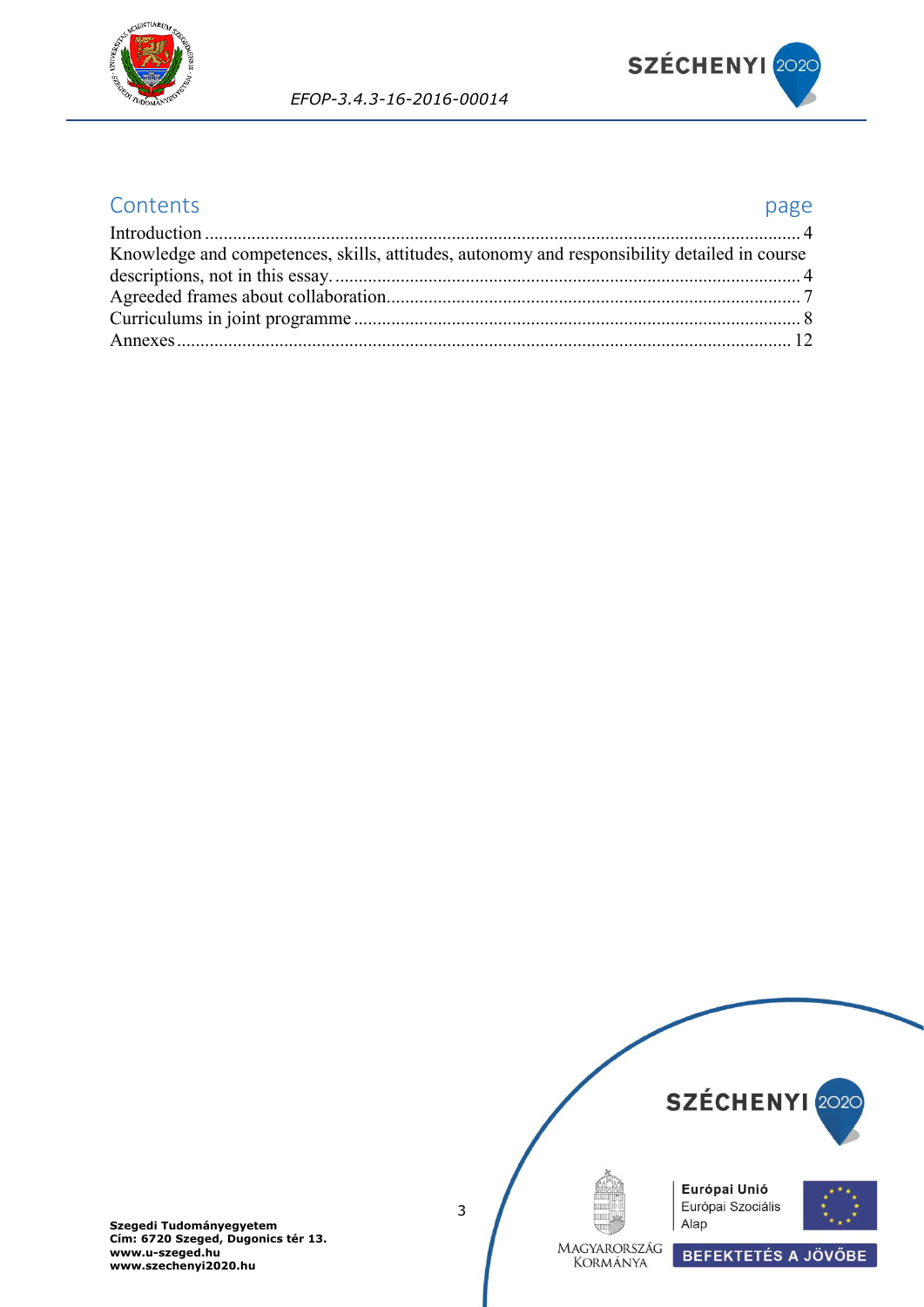



#### <span id="page-3-0"></span>**Introduction**

Common curriculum development has a project number in headings. Subproject is AP4 Carpathian education space, AP4\_MK2 Cross-border cooperation development, expandation in agricultural education, deeping cooperation in agro-food business subtopics at University of Szeged Faculty of Engineering, and Oradea University Faculty of Environmental Protection Food Science and Technology Engineering (MSc) programme possible start of its common education at both universities.

Both universities have permissions to educate over mentioned study programme in their home country in native language and English. Having graduated students get **Food Science and Technology Engineer** master degree (MSc) in their diploma.

Admission degree (BSc) to the Master's program:

- Including full credit value:
	- in the field of agrarian training: basic training in food engineering;
	- in the field of technical training: biomedical engineering and chemical engineering.
- Qualifications that are acceptable for the additional differential exam:
	- from agricultural training: agricultural engineering, environmental management in agricultural engineering, crop engineering, animal husbandry engineering, horticultural, agricultural and food engineering courses;
	- in the field of technical training: basic engineering in environmental engineering;
	- from science education: biology, physics, chemistry bachelor degree programs;
- from medical and health science education: nursing and patient care basic education specialty.

– in addition to the basic or master's degree programs or the 1993 LXXX on Higher Education Act. Bachelor or university-level undergraduate courses in accordance with the Act, which, on the basis of a comparison of the knowledge on which the credit is based, are accepted by the credit transfer committee of the higher education institution.

#### Curriculum: 4 semesters

#### Number of credits earned: 120

Until graduation students write thesis (diploma work) for 30 credits and they have vocational training, internship in summer.

<span id="page-3-1"></span>Knowledge and competences, skills, attitudes, autonomy and responsibility

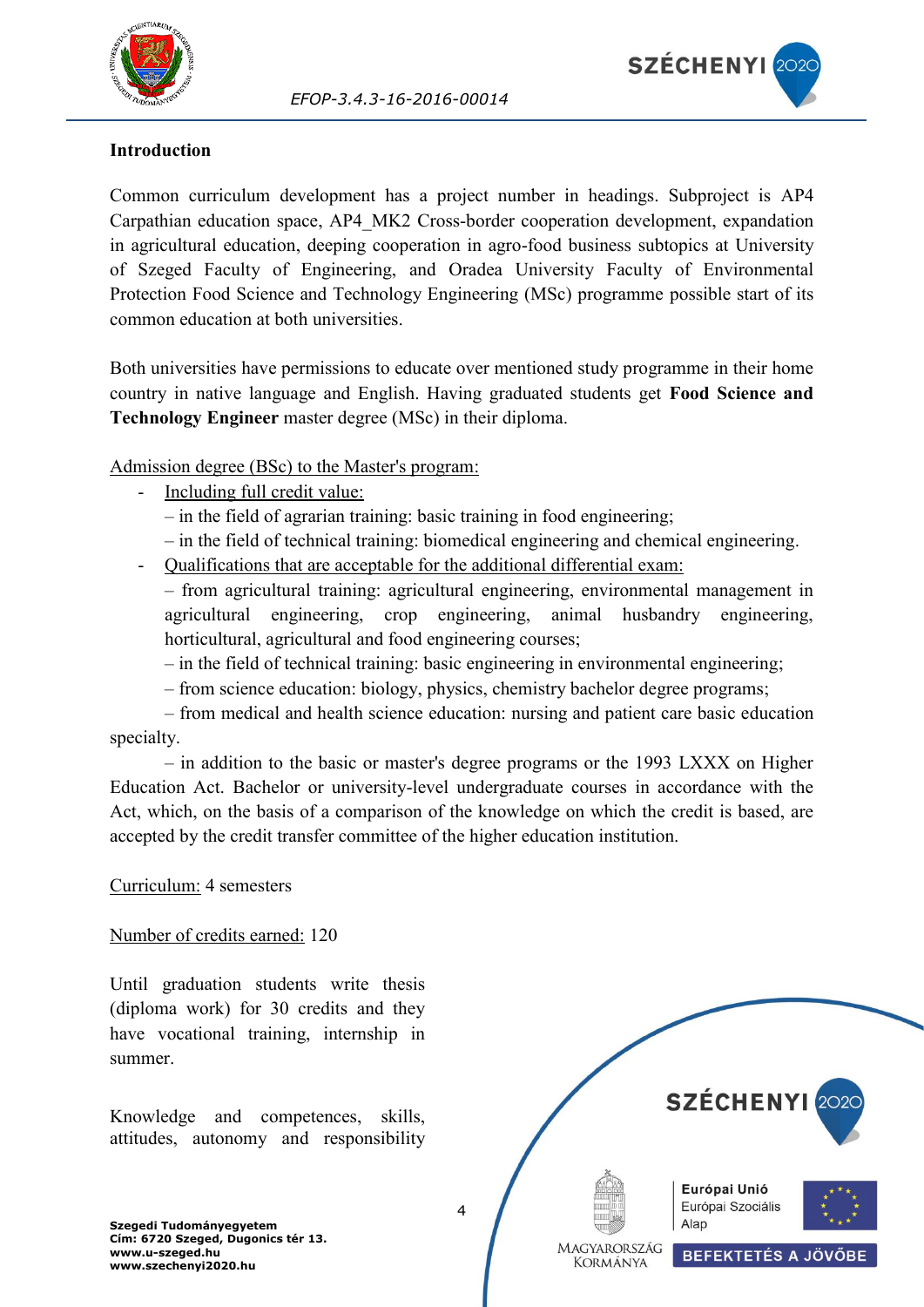



detailed in course descriptions, not in this essay.

Just the most important ones. The goal of Food Science and Technology Engineer education is to issue such engineers whom able to use the newest scientific results, well informed on natural sciences and technology. They can use their knowledge in different areas in practice of food industry. Graduated students according to their competences are ready to continue their further education in doctoral (PhD) programmes.

a) Knowledge and competences learnt in master programme:

- changes in food raw materials and food,
- food process planning and control technology,
- food raw material knowledge,
- knowledge of food processing, storage and packaging,
- fermentation and bioconversion knowledge,
- fermentation technology,
- nutrition science and food development knowledge,
- knowledge of logistics, commodity handling and distribution,
- food technology, food safety and quality knowledge,
- food ethics,
- IT and scientific research and development skills.

b) Skills after graduation:

- planning and development engineer, researcher positions,
- to develop and manage research and development programs and projects,
- food industry processes,
- to carry out management tasks in food industry and related fields,
- to transfer knowledge in the field of education and counselling.

c) Attitudes:

- ability and skill to identify and solve problems with the toolbox of science,
- critical evaluation of development work related to the field,
- developer and designer approach,
- coordination capability,
- motivation to expand knowledge and apply new knowledge,
- to improve food safety and quality,
- ability to prepare and implement a work

plan and program.

d) Autonomy and responsibility

- suitability for self-employment,
- creativity,









**Szegedi Tudományegyetem Cím: 6720 Szeged, Dugonics tér 13. www.u-szeged.hu www.szechenyi2020.hu**

5

**MAGYARORSZÁG KORMÁNYA** 

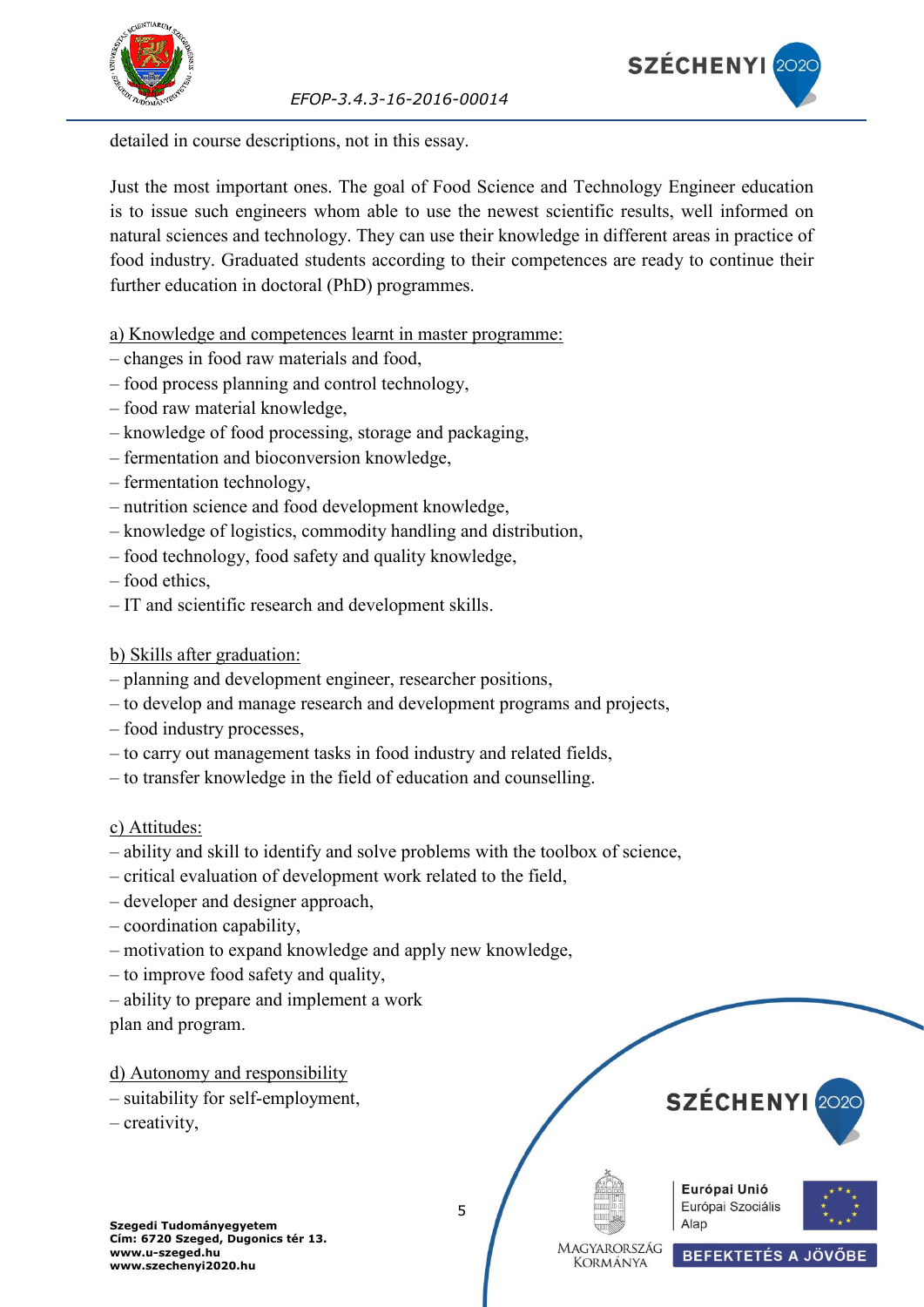

- professional opinion creation and effective communication,
- ability to use and analyse information,
- environmentally conscious behaviour,
- compliance with environmental regulations,
- professional responsibility,
- aptitude for cooperation, after conducting good practice to perform managerial tasks.

Among the scientific work in the Faculty, the work of the Food Engineer MSc in English is also linked to the work of several institutes in the following areas:

- objective qualification methods for raw materials, semi-finished and finished products in the food industry, composition analysis of raw materials, quality assurance, and improvement,
- production and product development research, assortment expansion, product quality, packaging, shelf life improvement,
- production of advanced nutrition-physiologically beneficial food products, enhancement of the value of food, utilization of by-products,
- food industry environmental management research, processing losses, pollution, reducing environmental impact, waste management,
- to reduce the fungal infection of plant-derived materials by various milling techniques,
- development of natural, plant-based antioxidants and preservatives,
- food safety,
- agro-business.

The duration of the traineeship placement is at least 4 weeks, defined by the higher education institution's curriculum.

Foreign language requirements in Hungary: To obtain a master's degree in any living foreign language, in which the profession has a scientific literature, a state-recognized, intermediatelevel (B2) complex type exam or equivalent maturity certificate or diploma. In Romania, the University of Oradea stands requirements.

#### Conditions for admission to Master's degree:

At least 60–84 credits can be recognized on the basis of a comparison of the knowledge on which the student is based, as defined in

the Higher Education Act.



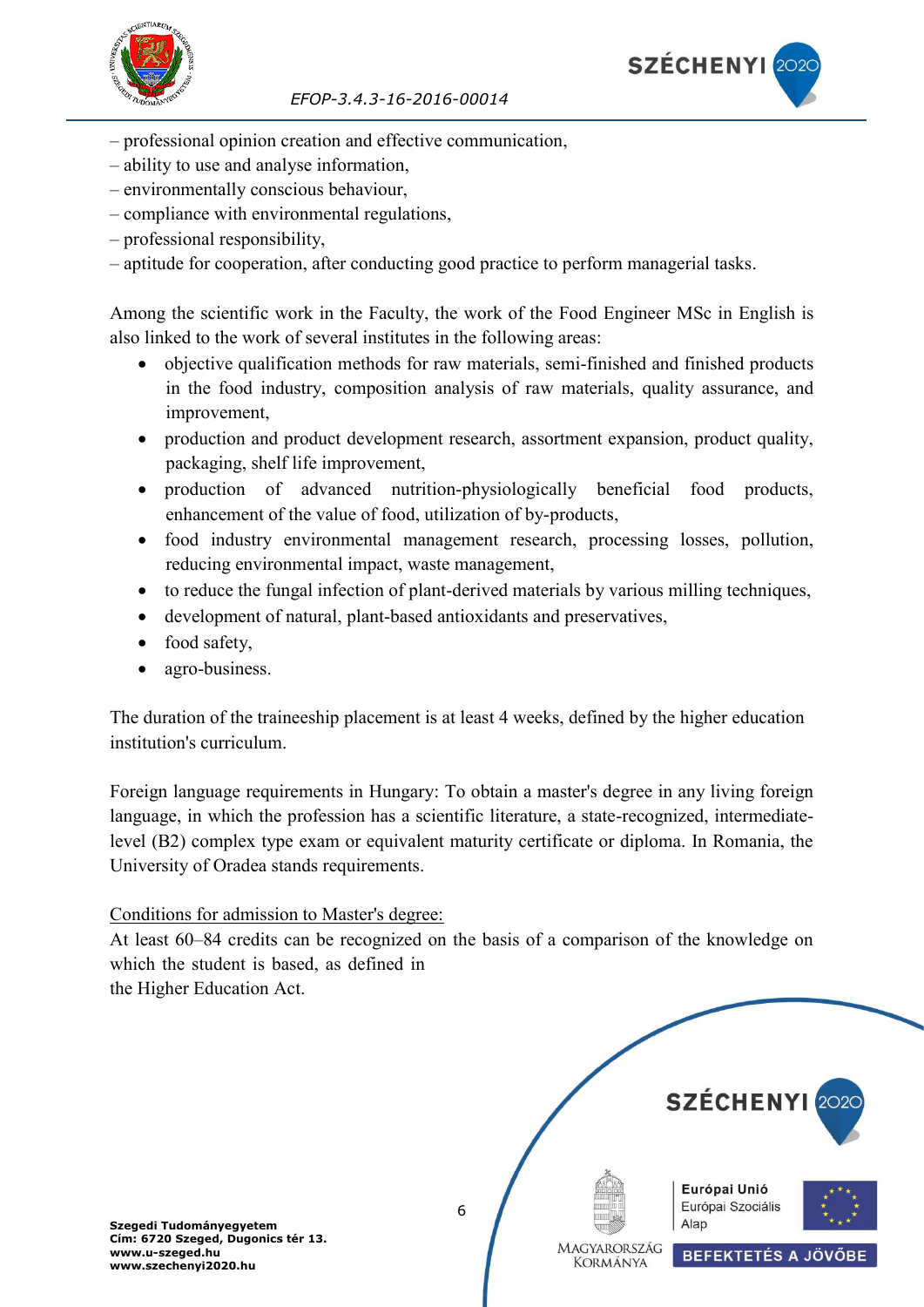



#### <span id="page-6-0"></span>**Agreeded frames about collaboration**

Negotiations and preparations were completed in January 2019, with the Joint Food Engineer MSc subject network available as an acceptable and feasible alternative for both universities (Oradea University Faculty of Environmental Protection, University of Szeged Faculty of Engineering).

We have the necessary data, so after final consultation, we hope to be the basis for our joint education.

Some principles are fixed:

a) In Oradea - typically - with a higher credit number the subjects are run, so they can be matched with the subject of several names from the Szeged network – occasionally;

b) the scheduling of each university's subject network will be changed because it seems appropriate to designate  $2<sup>nd</sup>$  semester for mutual mobility;

c) the most important subjects for the given institution - and if equivalence - could be taught by both institutions themselves;

d) the summary study does not address the financing issues, and later dean consultation will be needed on this issue. For the time being, it is not known how symmetrical the training and the licensing process (students should always receive a formal certificate / deposit from their other university) attesting to their participation in joint training.

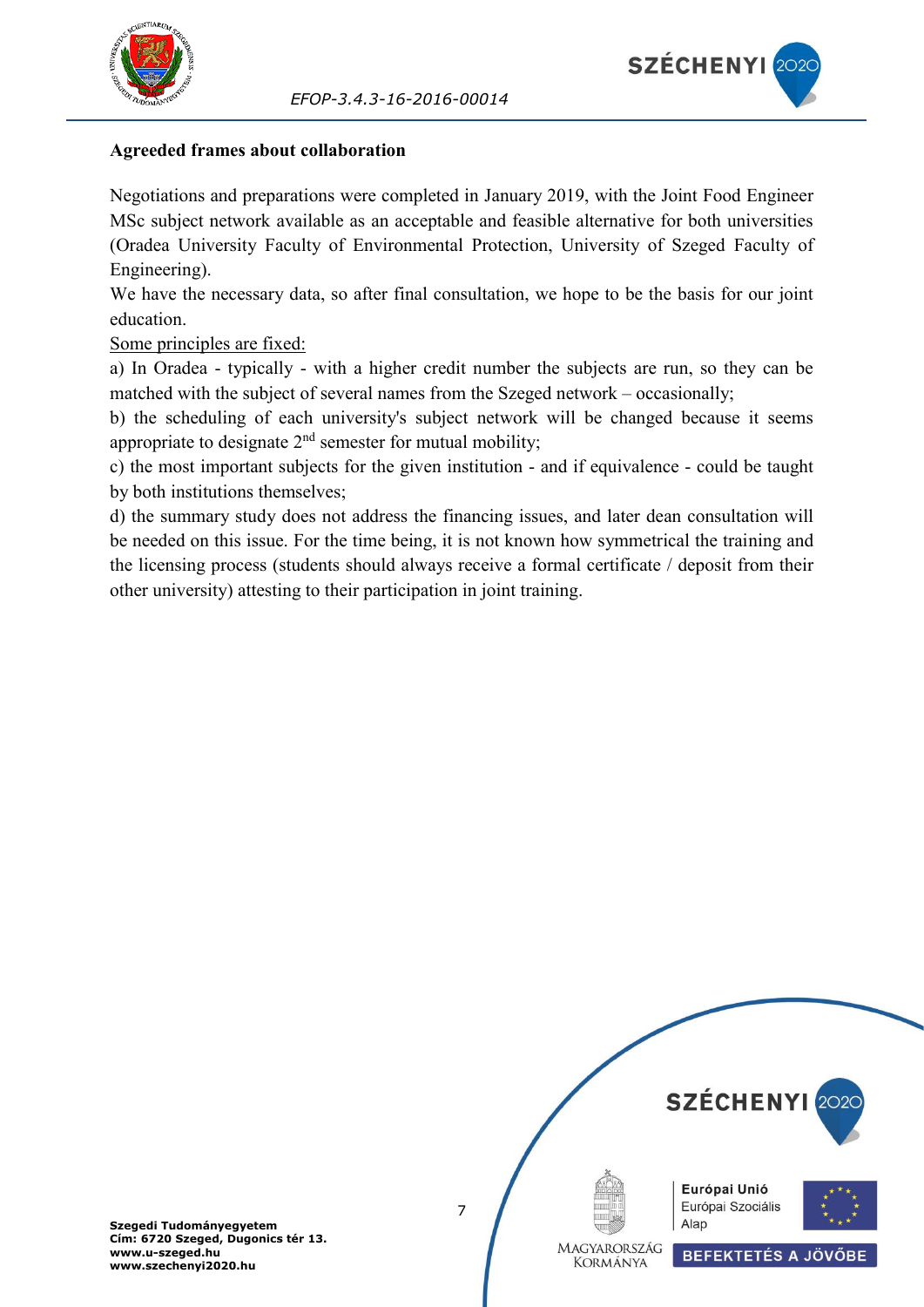

#### <span id="page-7-0"></span>**Curriculums in joint programme**

Harmonized curriculum is the result of two partner-universities curriculum (study programmes). In annex you can find original curriculums of University of Szeged Faculty of Engineering and Oradea University Faculty of Environmental Protection.

After it you can find a list of course descriptions, which are common in joint degree programme and can be learnt by students in partner university (cross-education) in the same **second semester**.

We had to make some changes in row of courses, someone are a semester before or later.

|                                  |                 |                 | <b>Semesters</b> |                                               |                |               |
|----------------------------------|-----------------|-----------------|------------------|-----------------------------------------------|----------------|---------------|
| <b>Subjects</b>                  | 1 <sup>st</sup> | 2 <sub>nd</sub> | 3rd              | 4 <sup>th</sup>                               |                | Exam/         |
|                                  |                 | for             |                  |                                               |                | term mark     |
| Language: English                |                 | mobility        |                  |                                               |                |               |
|                                  |                 |                 | classes/week,    |                                               | <b>Credits</b> | other)        |
|                                  |                 |                 |                  | types (lecture (lec) / practical course (pc)) |                |               |
| <b>BASIC MODULE / Compulsory</b> |                 |                 |                  |                                               |                |               |
| 1. Applied Statistics            | $1/15$ lec      |                 |                  |                                               | $\overline{2}$ | term mark     |
|                                  | 1/15 pc         |                 |                  |                                               |                |               |
| 2. Food Physical                 | $2/30$ lec      |                 |                  |                                               |                |               |
| Chemistry                        | 1/15 pc         |                 |                  |                                               | $\overline{4}$ | exam          |
|                                  |                 |                 |                  |                                               |                |               |
| 3. Fundamentals of               |                 |                 |                  |                                               |                | qualificatio  |
| <b>Nutrition Science</b>         | $2/30$ lec      |                 |                  |                                               | $\mathfrak{Z}$ | $n(3)$ grade) |
|                                  |                 |                 |                  |                                               |                |               |
| 4. Transport                     |                 |                 |                  |                                               |                |               |
| Phenomena in Food                |                 |                 | $2/30$ lec       | $2/30$ lec                                    | 5, 4           | exam, exam    |
| <b>Industry</b>                  |                 |                 | 2/30 pc          | 2/30 pc                                       |                |               |
|                                  |                 |                 |                  |                                               |                |               |
| 5. Food Process                  | $1/15$ lec      |                 |                  |                                               |                | qualificatio  |
| Organization                     | 1/15 pc         |                 |                  |                                               | $\overline{2}$ | n(3 grade)    |
|                                  |                 |                 |                  |                                               |                |               |
| 6. Quality                       |                 |                 |                  |                                               |                |               |
| Management<br>6. HACCP System    |                 | $2/30$ lec      |                  |                                               | 5              | exam          |
| on Food Industry                 |                 | 1/15 pc         |                  |                                               |                |               |
|                                  |                 |                 |                  |                                               |                |               |
|                                  |                 |                 |                  |                                               |                |               |

#### **Curriculum in joint programme**

**Szegedi Tudományegyetem Cím: 6720 Szeged, Dugonics tér 13. www.u-szeged.hu www.szechenyi2020.hu**





SZÉCHENYI 202



MAGYARORSZÁG **KORMÁNYA** 

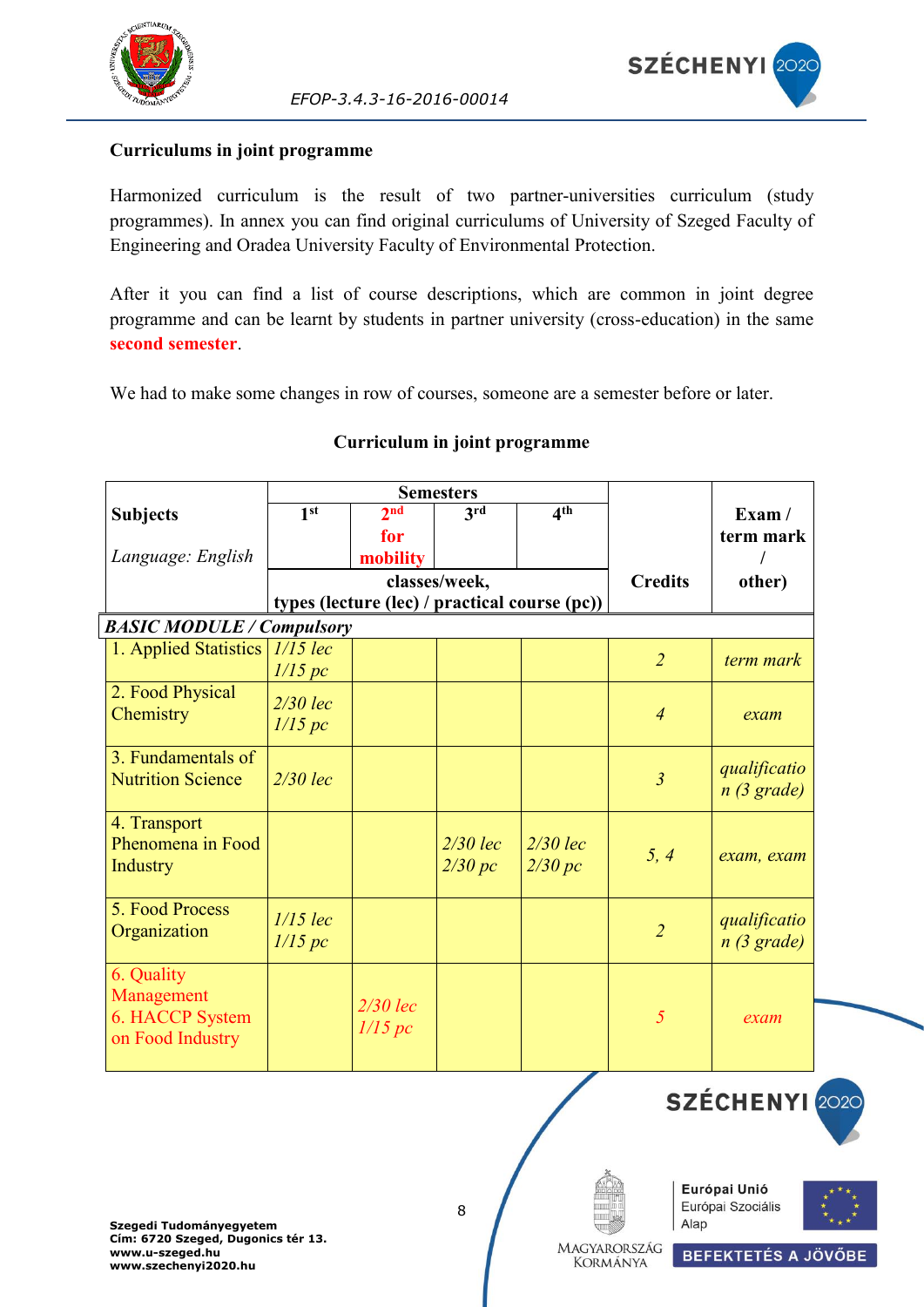



| <b>Total:</b>                                                                                          |                       |                        |                       |                            |                | 4 exams, 2                                         |
|--------------------------------------------------------------------------------------------------------|-----------------------|------------------------|-----------------------|----------------------------|----------------|----------------------------------------------------|
|                                                                                                        | 6/90 lec,<br>3/45 pc  | $2/30$ lec,<br>1/15 pc | 2/30 lec,<br>2/30 pc  | <b>2/30 lec</b><br>2/30 pc | 25             | qualificatio<br>ns(3)<br>grade),<br>1 term<br>mark |
| <b>PROGRAMME SPECIFIC CORE MODULE / Compulsory</b>                                                     |                       |                        |                       |                            |                |                                                    |
| 1. Food Safety<br>HU<br>1. Food Safety<br><b>RO</b>                                                    |                       | $2/30$ lec<br>1/15 pc  |                       |                            | $\mathfrak{H}$ | exam                                               |
| <b>General Food</b><br>2.<br>Technology<br>Modern<br>2.<br>Preservation<br>Methods in<br>Food Industry |                       | $1/15$ lec<br>2/30 pc  |                       |                            | $\mathfrak{H}$ | exam                                               |
| 3. Biotechnology                                                                                       | $2/30$ lec            |                        |                       |                            | $\overline{3}$ | qualificatio<br>n(3 grade)                         |
| 4. Planning of Food<br>Plants                                                                          |                       |                        | $1/15$ lec<br>1/15 pc |                            | $\overline{2}$ | exam                                               |
| 5. Food<br>Measurement and<br>Automation                                                               | $2/30$ lec<br>1/15 pc |                        |                       |                            | $\mathfrak{Z}$ | term mark                                          |
| 6. Fundamentals of<br>Environment<br>Management                                                        | $2/30$ lec<br>1/15 pc |                        |                       |                            | $\mathfrak{Z}$ | exam                                               |
| 7. Marketing HU<br>7. Marketing of<br>Ecologig and Agri-<br><b>Food Process</b>                        |                       | $2/30$ lec<br>1/15 pc  |                       |                            | $\mathfrak{H}$ | exam                                               |
| 8. Food Economics<br>and Management<br>8. Management of                                                |                       | $2/30$ lec             |                       |                            | $\mathfrak{H}$ | exam                                               |
| the Food Industry<br>Projects                                                                          |                       | 1/15 pc                |                       |                            |                |                                                    |

SZÉCHENYI 2020









MAGYARORSZÁG **KORMÁNYA**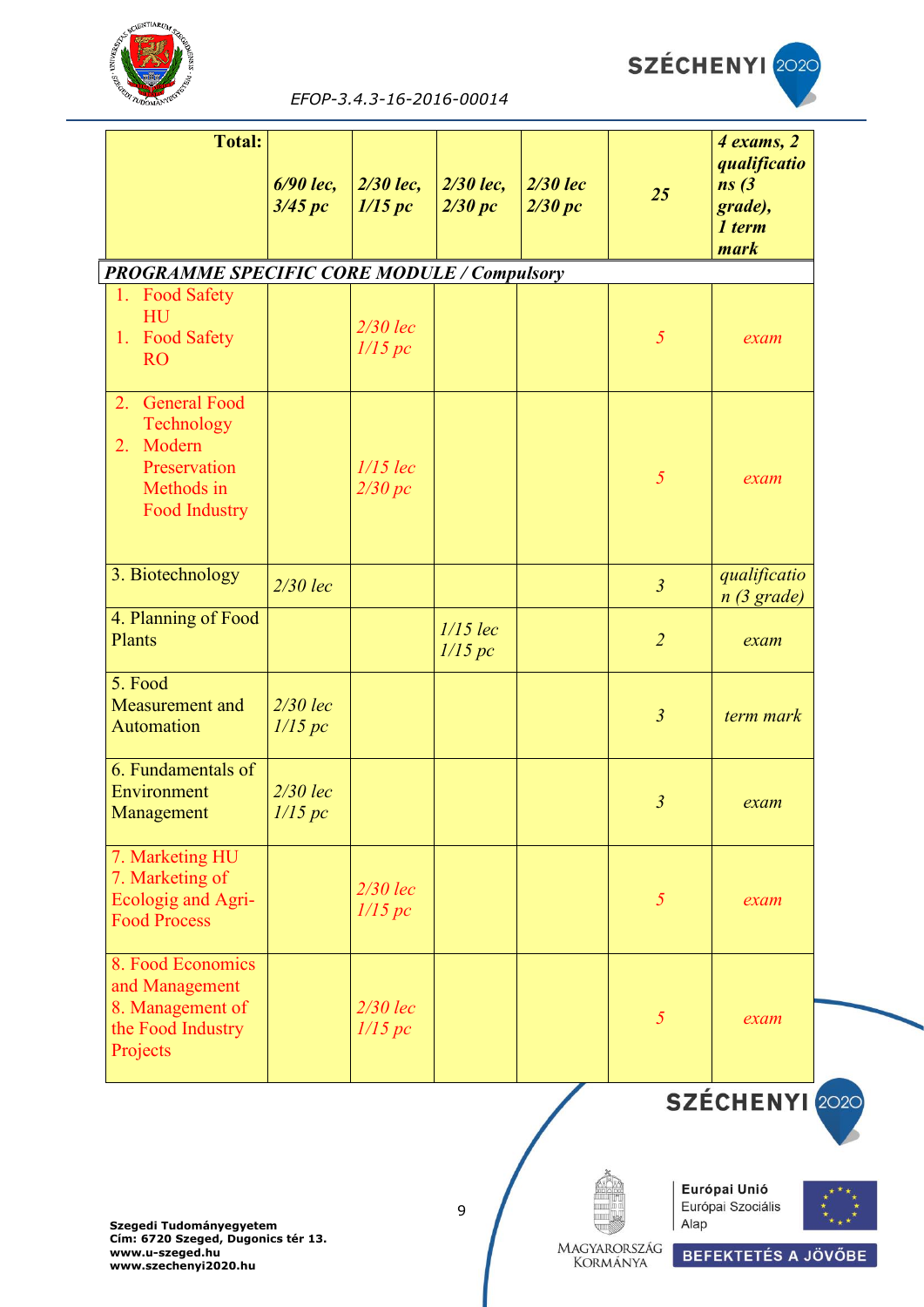



| <b>Total:</b>                                                                                |                       |                          |                                          |                       |                       | 6 exams, 1                                                       |
|----------------------------------------------------------------------------------------------|-----------------------|--------------------------|------------------------------------------|-----------------------|-----------------------|------------------------------------------------------------------|
|                                                                                              | 6/90 lec.<br>2/30 pc  | 7/105<br>lec,<br>5/75 pc | $1/15$ lec,<br>1/15 pc                   | <b>2/30 lec</b>       | 31                    | qualificatio<br>ns(3)<br>grade),<br>1 term<br>mark               |
| <b>PROGRAMME SPECIFIC MODULE / Compulsory</b>                                                |                       |                          |                                          |                       |                       |                                                                  |
| 1. Food Technology                                                                           | 3/45 lec<br>2/30 pc   |                          | $3/45$ lec<br>2/30 pc                    | $3/45$ lec<br>2/30 pc | 5, 5, 4               | $exam$ ,<br>exam, exam                                           |
| 2. Food Machinery                                                                            | $1/15$ lec<br>1/15 pc |                          | $1/15$ lec<br>1/15 pc                    |                       | 2, 2                  | qualificatio<br>$n(3)$ grade),<br>qualificatio<br>$n$ (3 grade), |
| 3. Food Packaging                                                                            |                       |                          | $2/30$ lec                               |                       | $\overline{2}$        | qualificatio<br>$n(3)$ grade)                                    |
| 4. Food<br>Qualification<br>4. Impact Factors<br>Upon the Quality of<br><b>Raw Materials</b> |                       | $1/15$ lec<br>2/30 pc    |                                          |                       | 5                     | exam                                                             |
| 5. Product<br>Development,<br>Innovation                                                     |                       |                          | $2/30$ lec                               | $2/30$ lec            | 2, 2                  | exam, exam                                                       |
| 6. The Basic<br><b>Elements of Law</b>                                                       | $2/30$ lec            |                          |                                          |                       | $\mathfrak{Z}$        | qualificatio<br>n(3 grade)                                       |
| 7. Alternative Food<br>Processing<br>Technologies                                            |                       |                          |                                          | $2/30$ lec<br>1/15 pc | $\overline{2}$        | exam                                                             |
| <b>Total:</b>                                                                                | $6/90$ lec<br>3/45 pc | $1/15$ lec,<br>2/30 pc   | 8/120<br>lec,<br>3/45 pc                 | 7/105 lec,<br>3/45~pc | 34                    | 7 exams, 4<br>qualificatio<br>ns(3)<br>grade),<br>0 term<br>mark |
| <b>Internship</b>                                                                            |                       |                          | 4 weeks,<br>after the<br>2nd<br>semester |                       | $\boldsymbol{\theta}$ | signature                                                        |



10





Magyarország<br>Kormánya

SZÉCHENYI 2020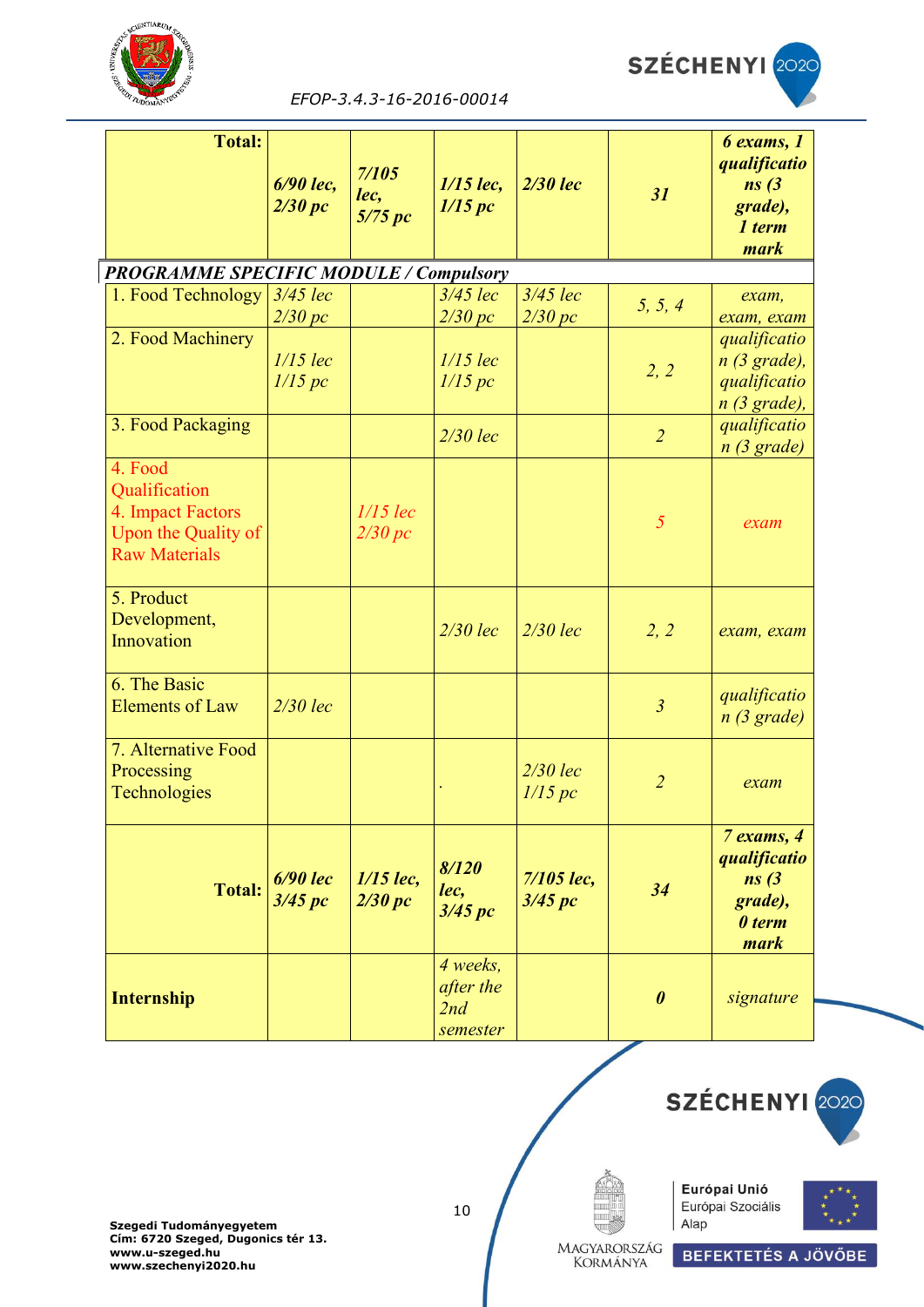



| <b>Thesis Work</b> |           |    |    | $8/120 pc$ 12/180 pc | 12, 18     | qualificatio<br>$n(3)$ grade),<br>qualificatio<br>n(3 grade) |
|--------------------|-----------|----|----|----------------------|------------|--------------------------------------------------------------|
| <b>Credits</b>     | <b>30</b> | 30 | 30 | 30                   | <b>120</b> |                                                              |

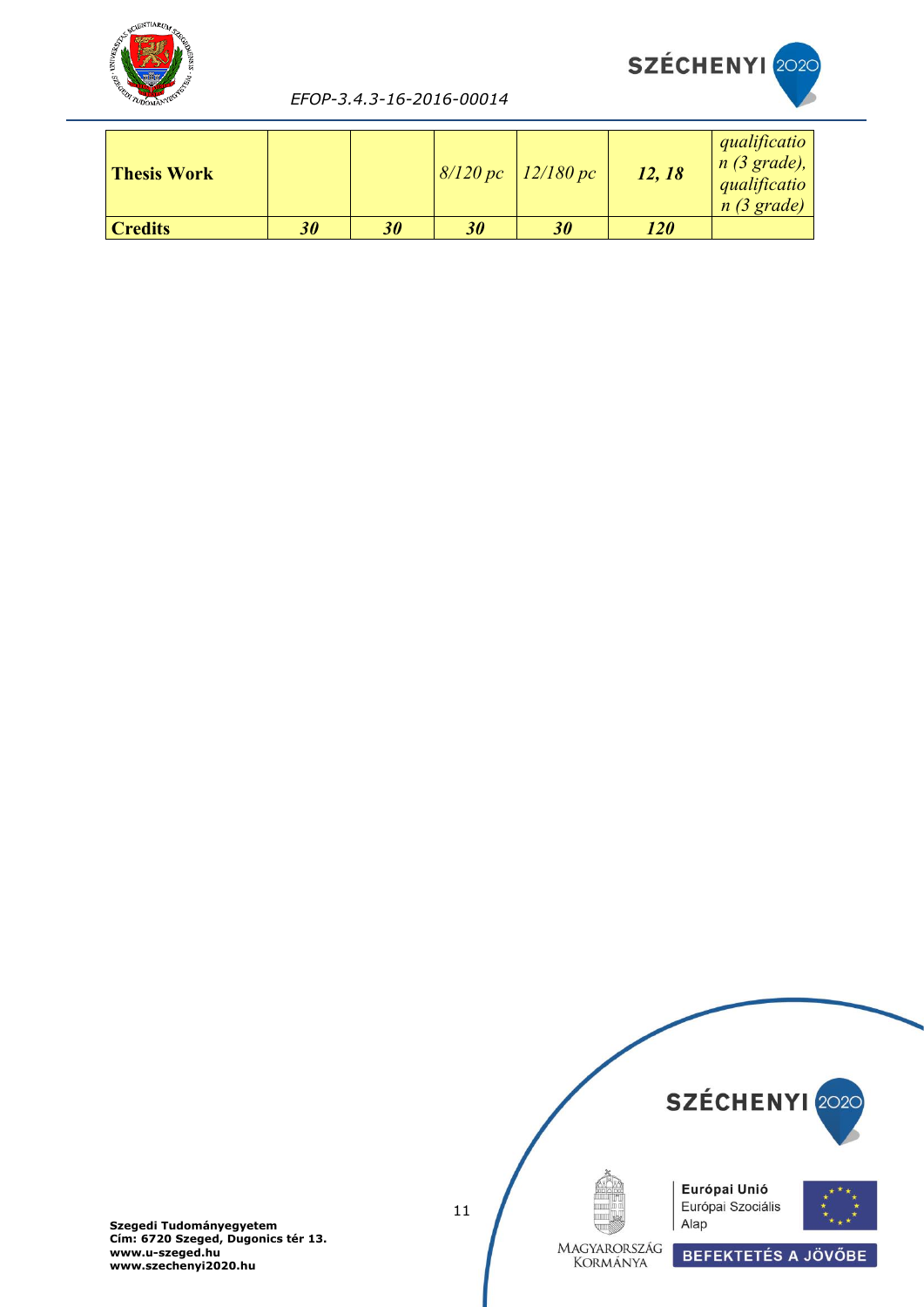

#### <span id="page-11-0"></span>**Annexes**

**Annex 1.** Curriculum of Food Science and Technology Engineer MSc of University of Szeged Faculty of Engineering

*EFOP-3.4.3-16-2016-00014*

| <b>Subjects</b>                                                                        |                       | <b>Semesters</b>      |                                                                                                                                                               | <b>Examinati</b><br>ons,<br>qualificatio<br>ns and<br>colloquium |                |                                      |
|----------------------------------------------------------------------------------------|-----------------------|-----------------------|---------------------------------------------------------------------------------------------------------------------------------------------------------------|------------------------------------------------------------------|----------------|--------------------------------------|
|                                                                                        | 1 <sup>st</sup>       | 2 <sup>nd</sup>       | 3rd                                                                                                                                                           | 4 <sup>th</sup>                                                  | <b>Credits</b> |                                      |
|                                                                                        |                       |                       | classes (week/semester),<br>types $(C - Course, S - Seminar, L - Practical$<br>(laboratory), P - Project) or<br>types (lecture (lec) / practical course (pc)) |                                                                  |                |                                      |
| alapozó ismeretek / BASIC MODULE / Compulsory                                          |                       |                       |                                                                                                                                                               |                                                                  |                |                                      |
| 1. Applied Statistics<br><b>Zsuzsanna</b><br>Hovorkáné<br>Horváth                      |                       | $1/15$ lec<br>1/15 pc |                                                                                                                                                               |                                                                  | $\overline{2}$ | term mark                            |
| 2. Food Physical<br>Chemistry<br>Miklós Kálmán                                         | $2/30$ lec<br>1/15 pc |                       |                                                                                                                                                               |                                                                  | $\mathfrak{Z}$ | exam                                 |
| 3. Fundamentals of<br><b>Nutrition Science</b><br><b>Andrea Szabóné</b><br><b>Nagy</b> | $2/30$ lec            |                       |                                                                                                                                                               |                                                                  | $\overline{2}$ | qualification<br>$(3 \text{ grade})$ |
| 4. Transport<br>Phenomena in Food<br>Industry<br><b>Cecília Hodúr</b>                  |                       | $2/30$ lec<br>2/30 pc | $2/30$ lec<br>2/30 pc                                                                                                                                         |                                                                  | 5, 5           | exam, exam                           |
| 5. Food Process<br>Organization<br><b>Cecília Hodúr</b>                                |                       | $1/15$ lec<br>1/15 pc |                                                                                                                                                               |                                                                  | $\overline{2}$ | qualification<br>$(3 \text{ grade})$ |
| 6. Quality<br>Management<br>Pál Molnár                                                 |                       |                       | $2/30$ lec                                                                                                                                                    | $2/30$ lec                                                       | 2, 2           | exam, exam                           |

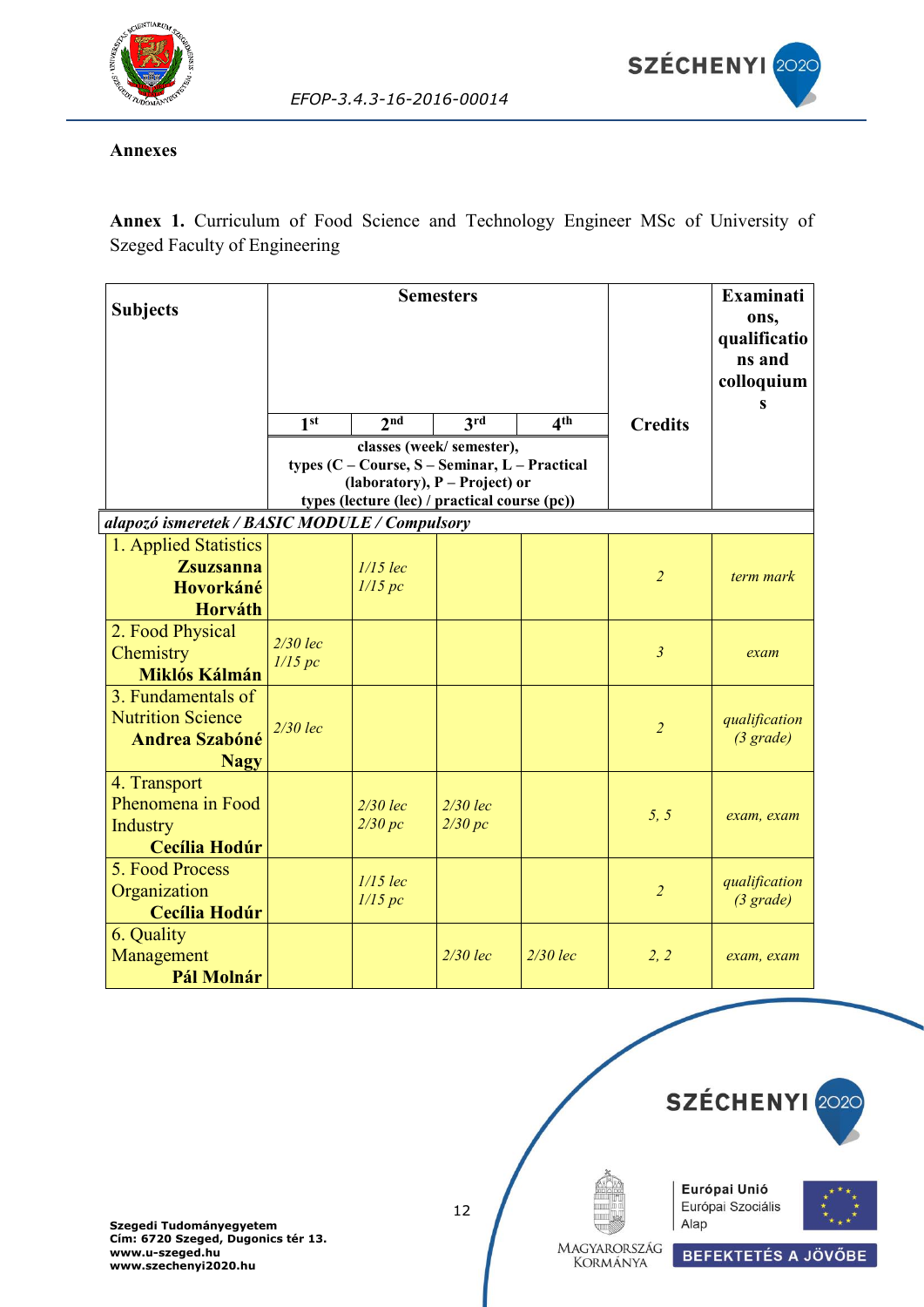



| EFOP-3.4.3-16-2016-00014 |
|--------------------------|
|                          |

| <b>Total:</b>                                                            | 4/60 lec,<br>1/15 pc   | $4/60$ lec,<br>4/60~pc | 4/60 lec,<br>2/30 pc   | $2/30$ lec | 23             | $5$ exams, $2$<br>qualifications<br>$(3 \text{ grade})$ ,<br>1 term mark |
|--------------------------------------------------------------------------|------------------------|------------------------|------------------------|------------|----------------|--------------------------------------------------------------------------|
| szakmai törzsanyag / PROGRAMME SPECIFIC CORE MODULE / Compulsory         |                        |                        |                        |            |                |                                                                          |
| 1. Food Safety                                                           | $2/30$ lec             |                        |                        |            | $\overline{4}$ | exam                                                                     |
| <b>Judit Krisch</b>                                                      | 1/15 pc                |                        |                        |            |                |                                                                          |
| 2. General Food                                                          |                        |                        |                        |            |                |                                                                          |
| Technology                                                               | $2/30$ lec             | $2/30$ lec             |                        |            | 4, 3           | exam, exam                                                               |
| <b>József Csanádi,</b>                                                   | 1/15 pc                | 1/15 pc                |                        |            |                |                                                                          |
| <b>Balázs P. Szabó</b>                                                   |                        |                        |                        |            |                |                                                                          |
| 3. Biotechnology<br><b>Judit Krisch</b>                                  |                        | $2/30$ lec             |                        |            | $\overline{2}$ | qualification<br>(3 grade)                                               |
| 4. Planning of Food                                                      |                        |                        |                        |            |                |                                                                          |
| Plants                                                                   |                        |                        | $1/15$ lec             |            | $\overline{2}$ | exam                                                                     |
| Ernő Gyimes                                                              |                        |                        | 1/15 pc                |            |                |                                                                          |
| 5. Food                                                                  |                        |                        |                        |            |                |                                                                          |
| Measurement and                                                          | $2/30$ lec             |                        |                        |            |                |                                                                          |
| Automation                                                               | 1/15 pc                |                        |                        |            | $\mathfrak{z}$ | term mark                                                                |
| <b>József Sárosi</b>                                                     |                        |                        |                        |            |                |                                                                          |
| 6. Fundamentals of                                                       |                        |                        |                        |            |                |                                                                          |
| Environment                                                              | $2/30$ lec             |                        |                        |            |                |                                                                          |
| Management                                                               | 1/15 pc                |                        |                        |            | $\mathfrak{z}$ | exam                                                                     |
| Zsuzsanna László                                                         |                        |                        |                        |            |                |                                                                          |
| 7. Marketing                                                             | $2/30$ lec             |                        |                        |            | $\overline{2}$ | qualification                                                            |
| <b>József Gál</b>                                                        |                        |                        |                        |            |                | $(3 \text{ grade})$                                                      |
| 8. Food Economics                                                        |                        |                        |                        |            |                | qualification                                                            |
| and Management                                                           |                        |                        |                        | $2/30$ lec | $\overline{2}$ | $(3 \text{ grade})$                                                      |
| <b>József Gál</b>                                                        |                        |                        |                        |            |                |                                                                          |
| <b>Total:</b>                                                            | 10/150 lec,<br>4/60 pc | 4/60 lec,<br>1/15 pc   | $1/15$ lec,<br>1/15 pc | $2/30$ lec | 25             | $5$ exams, $3$<br>qualifications<br>$(3 \text{ grade})$ ,<br>1 term mark |
| differenciált szakmai ismeretek / PROGRAMME SPECIFIC MODULE / Compulsory |                        |                        |                        |            |                |                                                                          |
| 1. Food Technology                                                       |                        |                        |                        |            |                |                                                                          |
| <b>József Csanádi,</b>                                                   |                        |                        |                        |            |                |                                                                          |
| <b>Ferenc Eszes</b>                                                      |                        |                        |                        |            |                |                                                                          |
| (animal raw                                                              |                        |                        |                        |            |                |                                                                          |
| materials                                                                |                        |                        |                        |            |                |                                                                          |
| processing);                                                             |                        | $3/45$ lec             | $3/45$ lec             | $3/45$ lec | 5, 5, 5        | exam, exam,                                                              |
| <b>Balázs P. Szabó,</b>                                                  |                        | 2/30 pc                | 2/30 pc                | 2/30 pc    |                | exam                                                                     |
| <b>Antal Véha, Ernő</b>                                                  |                        |                        |                        |            |                |                                                                          |
| <b>Gyimes</b> (food                                                      |                        |                        |                        |            |                |                                                                          |
| vegetable raw                                                            |                        |                        |                        |            |                |                                                                          |
| materials                                                                |                        |                        |                        |            |                |                                                                          |
| processing)                                                              |                        |                        |                        |            | ЭДЕСП          |                                                                          |
|                                                                          |                        |                        |                        |            |                |                                                                          |







Magyarország<br>Kormánya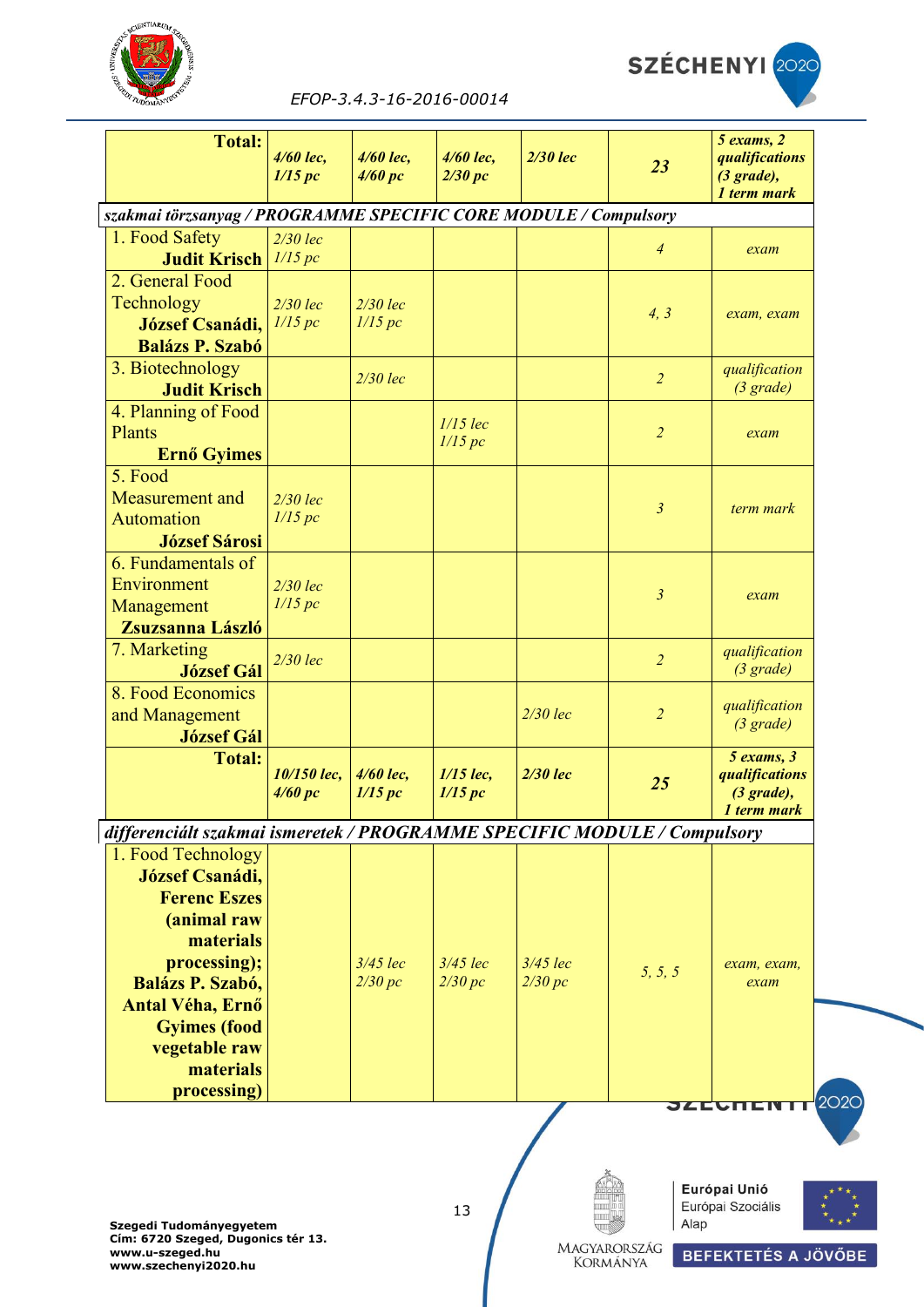



| 2. Food Machinery       |            |            |                       |            |                       |                                      |
|-------------------------|------------|------------|-----------------------|------------|-----------------------|--------------------------------------|
| <b>József Csanádi,</b>  |            |            |                       |            |                       |                                      |
|                         |            |            |                       |            |                       |                                      |
| <b>Ferenc Eszes</b>     |            |            |                       |            |                       |                                      |
| (animal raw             |            |            |                       |            |                       | qualification                        |
| materials               |            |            |                       |            |                       | $(3 \text{ grade})$ ,                |
| processing);            |            | $1/15$ lec | $1/15$ lec            | $1/15$ lec | 2, 2, 2               | qualification                        |
| <b>Balázs P. Szabó,</b> |            | 1/15 pc    | 1/15 pc               | 1/15 pc    |                       | $(3 \text{ grade})$ ,                |
| Antal Véha, Ernő        |            |            |                       |            |                       | qualification                        |
| <b>Gyimes</b> (food     |            |            |                       |            |                       | $(3 \text{ grade})$                  |
| vegetable raw           |            |            |                       |            |                       |                                      |
| materials               |            |            |                       |            |                       |                                      |
| processing)             |            |            |                       |            |                       |                                      |
| 3. Food Packaging       |            |            |                       |            |                       | qualification                        |
| Ernő Gyimes             |            |            | $2/30$ lec            |            | $\overline{2}$        | (3 grade)                            |
| 4. Food                 |            |            |                       |            |                       |                                      |
| Qualification           |            |            | $1/15$ lec            |            |                       |                                      |
|                         |            |            | 1/15 pc               |            | $\overline{2}$        | term mark                            |
| <b>Gabriella</b>        |            |            |                       |            |                       |                                      |
| <b>Zsarnóczay</b>       |            |            |                       |            |                       |                                      |
| 5. Product              |            |            |                       |            |                       |                                      |
| Development,            |            |            | $2/30$ lec            | $2/30$ lec | 2, 2                  | exam, exam                           |
| Innovation              |            |            |                       |            |                       |                                      |
| <b>Judit Krisch</b>     |            |            |                       |            |                       |                                      |
| 6. The Basic            |            |            |                       |            |                       |                                      |
| <b>Elements of Law</b>  | $2/30$ lec |            |                       |            | $\overline{2}$        | qualification<br>$(3 \text{ grade})$ |
| <b>Judit Siket</b>      |            |            |                       |            |                       |                                      |
| 7. Alternative Food     |            |            |                       |            |                       |                                      |
| Processing              |            |            |                       | $2/30$ lec |                       |                                      |
| Technologies            |            |            |                       | 1/15 pc    | $\mathfrak{z}$        | exam                                 |
| Ernő Gyimes             |            |            |                       |            |                       |                                      |
|                         |            |            |                       |            |                       | $6$ exams, $5$                       |
| <b>Total:</b>           | $2/30$ lec | 4/60 lec,  | 9/135 lec,            | 8/120 lec, | 34                    | qualifications                       |
|                         |            | 3/45 pc    | 4/60 pc               | 4/60 pc    |                       | $(3 grade)$ ,                        |
|                         |            |            |                       |            |                       | 1 term mark                          |
|                         |            |            | 4 weeks,<br>after the |            |                       |                                      |
| <b>Internship</b>       |            |            | 2nd                   |            | $\boldsymbol{\theta}$ | signature                            |
|                         |            |            | semester              |            |                       |                                      |
|                         |            |            |                       |            |                       | qualification                        |
| <b>Thesis Work</b>      |            |            | 8/120 pc              | 12/180 pc  |                       | $(3 grade)$ ,                        |
|                         |            |            |                       |            | 12, 18                | qualification                        |
|                         |            |            |                       |            |                       | $(3 \text{ grade})$                  |

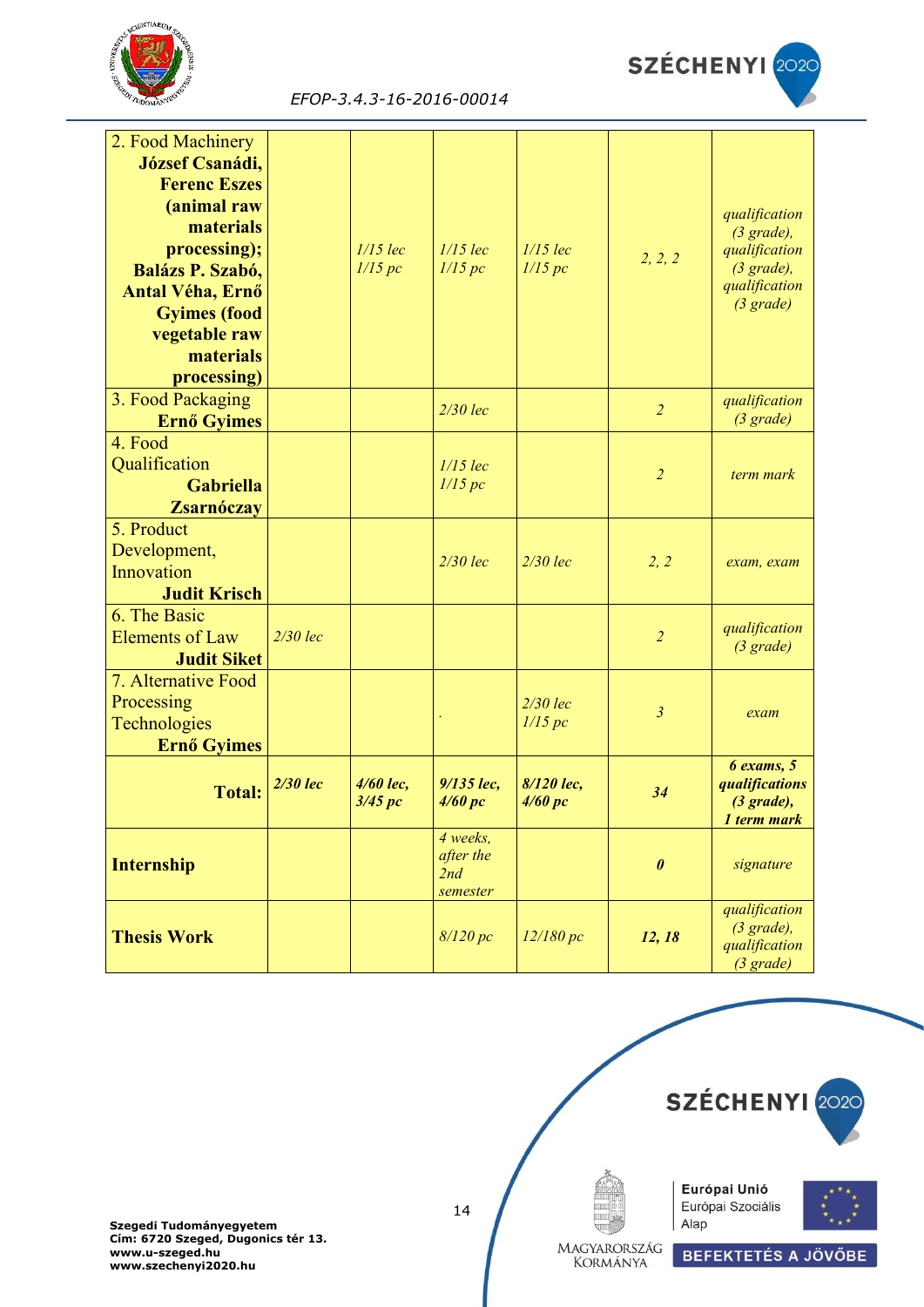

**Annex 2.** Curriculum of Food Science and Technology Engineer MSc of Oradea University Faculty of Environmental Protection

| <b>Subjects</b>                                                    | <b>Semesters</b>             |                                                                           |                            |                 |                       | <b>Examinati</b><br>ons and<br>colloquium<br>S |
|--------------------------------------------------------------------|------------------------------|---------------------------------------------------------------------------|----------------------------|-----------------|-----------------------|------------------------------------------------|
|                                                                    | 1 <sup>st</sup>              | 2 <sub>nd</sub>                                                           | 3rd                        | 4 <sup>th</sup> | <b>Credits</b>        |                                                |
|                                                                    |                              | classes (week/semester),<br>types (C - Course, S - Seminar, L - Practical | (laboratory), P - Project) |                 |                       |                                                |
| alapozó ismeretek / BASIC MODULE / Compulsory                      |                              |                                                                           |                            |                 |                       |                                                |
| 1. Modern Methods<br>to Ensure Hygenie<br>in Agri-Food<br>Industry | 2/28C<br>1/14L               |                                                                           |                            |                 | 6                     | exam                                           |
| 2. Inoculty of Agri-<br><b>Food Peoducts</b>                       | 1/28C<br>1/14L               |                                                                           |                            |                 | 6                     | exam                                           |
| 3. Optic and<br>Chromatographic<br>Methods in Food<br>Industry     | 1/14C<br>2/28L               |                                                                           |                            |                 | $\boldsymbol{\delta}$ | exam                                           |
| 4. Modern<br>Preservation<br>Methods in Food<br>Industry           | 1/14C<br>1/14L<br>1/14P      |                                                                           |                            |                 | 6                     | exam                                           |
| 5. Food Safety                                                     | 2/28C<br>1/14L               |                                                                           |                            |                 | 6                     | exam                                           |
| <b>Total:</b>                                                      | $7/98$ $C$<br>6/84L<br>1/14P |                                                                           |                            |                 | 30                    | 5 exams                                        |
| 6. Microbilologic<br>Control of Agri-<br><b>Food Products</b>      |                              | 2/28C<br>1/14L                                                            |                            |                 | $\overline{4}$        | exam                                           |
| 7. Modern<br><b>Processing Methods</b><br>in Food Industry         |                              | 1/14C<br>1/14L                                                            |                            |                 | $\mathfrak{Z}$        | exam                                           |
| 8. Overall Politics<br>and Strategy for<br><b>Food Security</b>    |                              | 2/28C<br>1/14S                                                            |                            |                 | $\overline{4}$        | exam                                           |

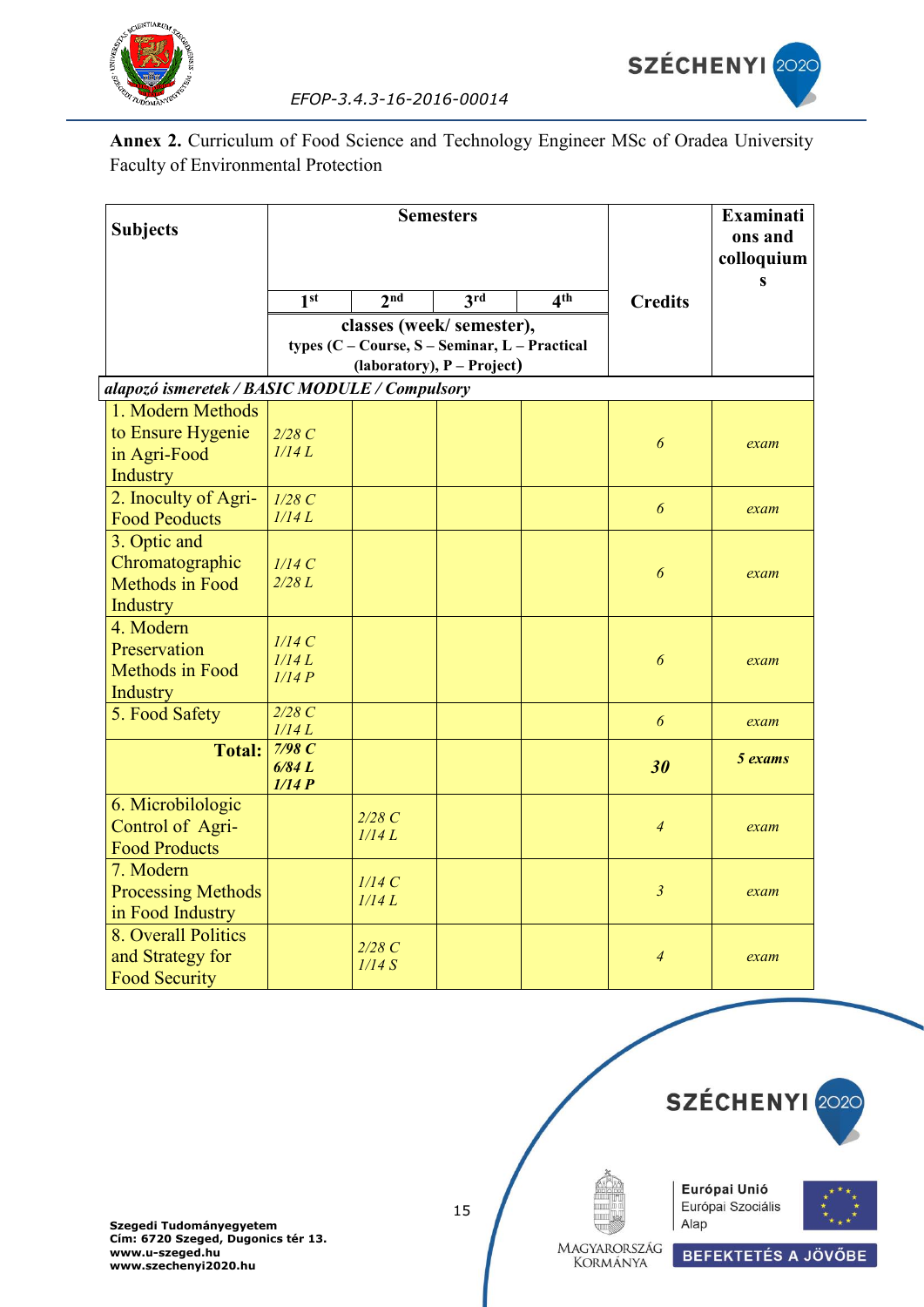



| 9. Impact Factors<br>upon the Quality of        | 1/14C<br>2/28L           |                |       | $\overline{4}$   | exam                          |
|-------------------------------------------------|--------------------------|----------------|-------|------------------|-------------------------------|
| <b>Raw Materials</b>                            |                          |                |       |                  |                               |
| 10. Marketing of                                | 2/28C                    |                |       |                  |                               |
| Ecologic Agri-Food                              | 1/14S                    |                |       | $\overline{4}$   | exam                          |
| Products                                        |                          |                |       |                  |                               |
| 11. Practice                                    |                          |                |       | 10               | colloquium                    |
| 12. Ethics and                                  |                          |                |       |                  |                               |
| Integrity in                                    | 1/14C                    |                |       | $\boldsymbol{l}$ | exam                          |
| <b>Scientific Research</b>                      |                          |                |       |                  |                               |
| <b>Total:</b>                                   | 9/126C<br>2/28S<br>4/56L |                |       | 30               | $6$ exams, $1$<br>colloquium  |
| 13. Informatics                                 |                          |                |       |                  |                               |
| <b>Applied in Food</b>                          |                          | 1/14C<br>1/14L |       | 5                | colloquium                    |
| Industry                                        |                          |                |       |                  |                               |
| 14. Traceability of                             |                          | 1/14C          |       | 5                |                               |
| <b>Agri-Food Products</b>                       |                          | 1/14L          |       |                  | exam                          |
| 15. Management of                               |                          |                |       |                  |                               |
| <b>Agri-Food Products</b>                       |                          | 2/28C<br>1/14L |       | $\sqrt{2}$       | colloquium                    |
| Quality                                         |                          |                |       |                  |                               |
| 16. Modern                                      |                          |                |       |                  |                               |
| <b>Processing Methods</b>                       |                          | 2/28C          |       | $\mathfrak{H}$   | exam                          |
| on Bakery and                                   |                          | 1/14L          |       |                  |                               |
| Milling                                         |                          |                |       |                  |                               |
| <b>Total:</b>                                   |                          | 6/84C<br>4/56L |       | 20               | $2$ exams, $2$<br>colloquiums |
| 17. Management of                               |                          |                |       |                  |                               |
| the Food Industries                             |                          |                | 1/14C | $\sqrt{2}$       | exam                          |
| Project (Option                                 |                          |                | 1/14L |                  |                               |
| no1)                                            |                          |                |       |                  |                               |
| 18. HACCP System                                |                          |                | 1/14C |                  |                               |
| on Food Industry                                |                          |                | 1/14L | 5 <sup>1</sup>   | exam                          |
| (Option no1)                                    |                          |                |       |                  |                               |
| 19. Genetically                                 |                          |                |       |                  |                               |
| Modified                                        |                          |                | 1/14C |                  |                               |
| Organisms Used for                              |                          |                | 1/14L | 5                | exam                          |
| Consumption                                     |                          |                |       |                  |                               |
| (Option no2)                                    |                          |                |       |                  |                               |
| 20. Metabolism-                                 |                          |                |       |                  |                               |
| <b>Related By-</b>                              |                          |                |       |                  |                               |
| <b>Products Involved</b>                        |                          |                | 1/14C |                  |                               |
| in the Provision of<br><b>Agri-Food Product</b> |                          |                | 1/14L | 5                | exam                          |
|                                                 |                          |                |       |                  |                               |
|                                                 |                          |                |       |                  |                               |
| <b>Quality (Option</b><br>no2)                  |                          |                |       |                  |                               |

**Szegedi Tudományegyetem Cím: 6720 Szeged, Dugonics tér 13. www.u-szeged.hu www.szechenyi2020.hu**

16

Európai Unió Európai Szociális Alap



Magyarország<br>Kormánya